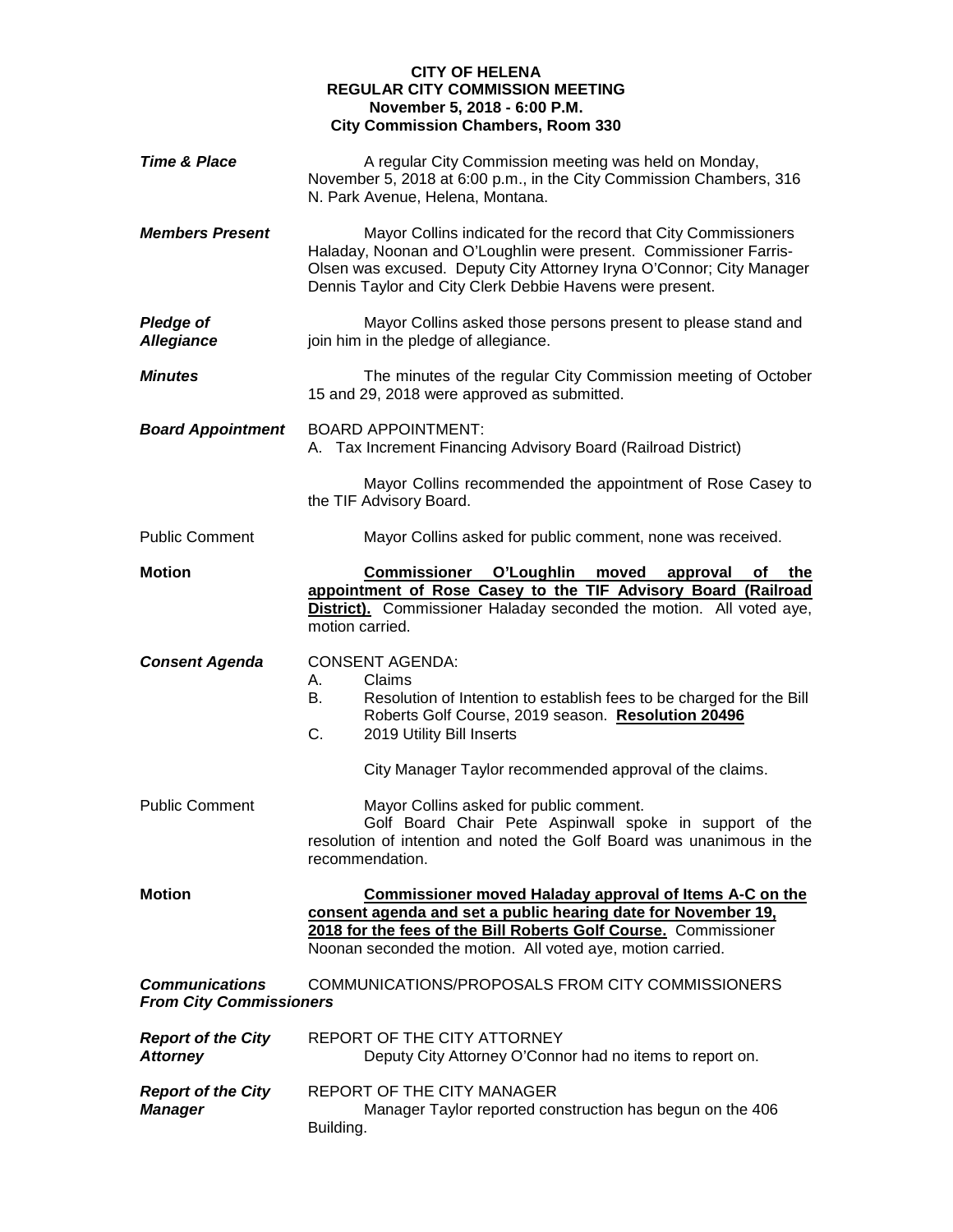Manager Taylor introduced Ron Waterman, who gave a presentation on the Equity Project he has been working on. Mr. Waterman proposed to give the Sphere of Interconnectedness gift to the city. He then recognized and thanked the many volunteers and artists who have assisted with the project. He also recognized the Helena Public Art Committee and Parks & Recreation staff.

Mr. Waterman gave the background of how the project has moved forward and how the final design was selected. Mr. Waterman noted there is a budget of \$100,000 and he has pledges close to \$70,000. He has partnered with the Montana Community Foundation to allow donations to the project to be tax deductible.

Commissioner Noonan asked what the next steps are to get the art installed, if the gift is accepted. Mr. Waterman stated he anticipates the installation occurring in the summer of July 2019. If accepted the artist will visit Helena and there are other details that will need to be addressed with city staff.

A contract with the city will need to be signed authorizing the installation the art. The design is from Artist James Dinh. Commissioner O'Loughlin asked what the full jurisdiction is of the Public Art Committee (PAC) and what type of criteria do they look at.

Manager Taylor noted the duties and responsibilities of the PAC is outlined in the resolution creating the committee. If the commission accepts the gift, staff will work with the PAC to get their advice and recommendation and to assure the correct process is used.

The ultimate decision will be up to the city commission to accept the gift or not.

John Moore, Chair of the PAC, has submitted a letter of support to accept the gift from Mr. Waterman.

Commissioner O'Loughlin referred to the description of the fountain and asked if there is an inclusive process on what the wording will be. Mr. Waterman explained if this was going to be an equity fountain, he wanted to assure the language was equitable and he worked closely with a native representative who worked with the various tribes in Helena.

Mayor Collins asked for public comment. Public Art Committee members Mitch Carroll and Anastasia Burton spoke in support of the project and noted Mr. Waterman did meet with the committee at the very beginning of the project.

Commissioner Haladay asked what the next step is; will it be put on an upcoming agenda for formal action.

Manager Taylor stated if there is commission consensus, he will confer with the Public Art Committee and staff and be prepared to put it on an administrative meeting agenda and regular city commission meeting in December 2018.

Commissioner O'Loughlin stated she would like formal recommendation from the Public Art Committee prior to taking action.

**Motion Commissioner O'Loughlin moved to direct City Manager Taylor to confer with the Pubic Art Committee and the city staff on the process to accept this gift and report back to the commission.**  Commissioner Noonan seconded the motion. All voted aye, motion carried.

> Mayor Collins recognized and thanked Mr. Waterman for the work he has done on the proposal.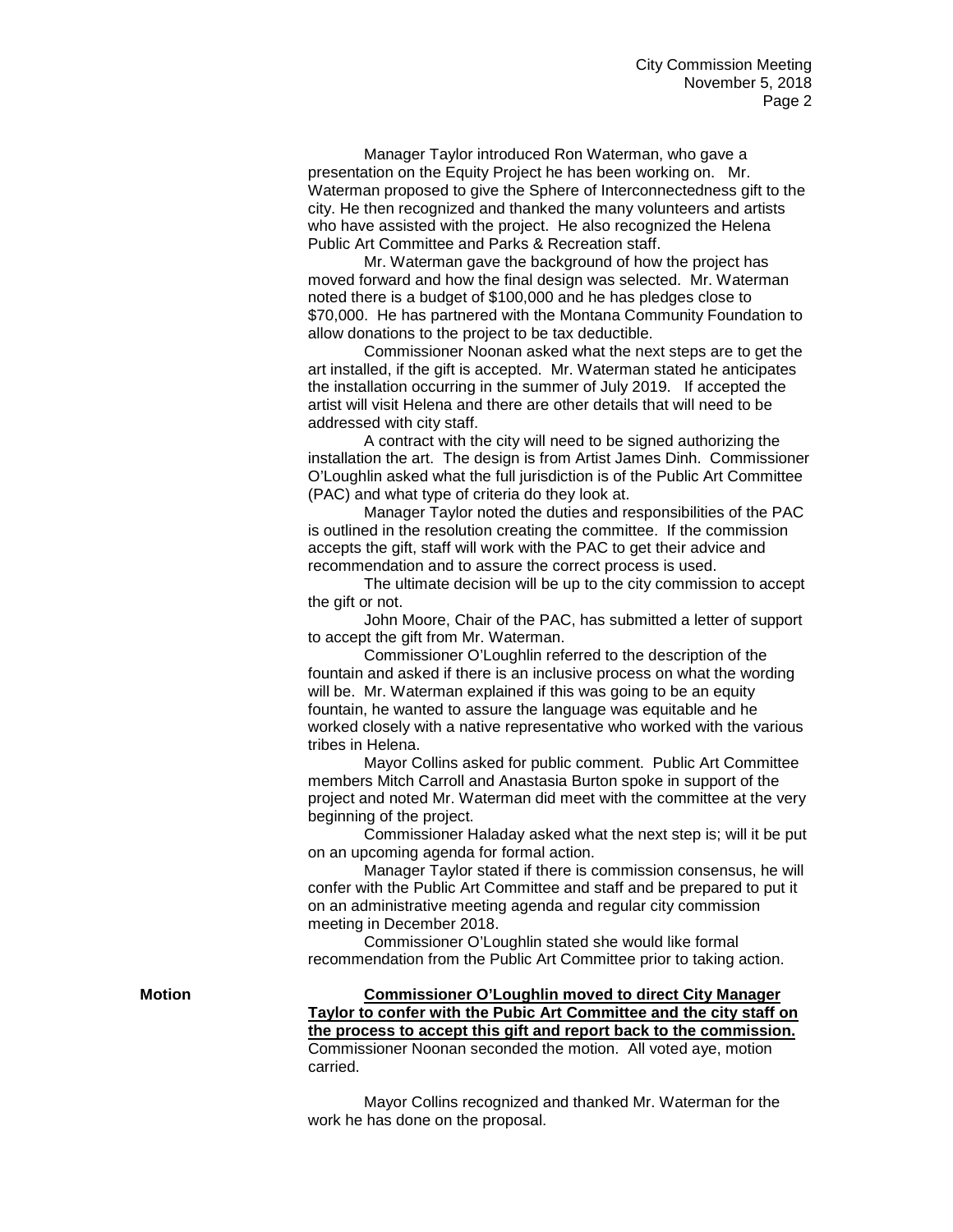## **Report from the REPORT FROM THE HELENA CITIZENS COUNCIL**<br> **Helena Citizens No report from the HCC.** *Helena Citizens No report from the HCC.*

**Public PUBLIC COMMUNICATIONS**<br>**Communications** There were no public of *Communications* There were no public communications.

*Communications from* Commissioner Noonan stated he would like to address the *City Commission* location of cannabis businesses with the recent annexation of the Westside. Commissioner Noonan stated the commission had discussed the impact the annexation would have on the one business and he believed there was to be further discussion prior to the business owner being told he had to relocate due to the annexation.

Commissioner Noonan then spoke of the openness and communications between the commission and the City Manager.

It is his understanding when the area was annexed, the City staff and Commission would consider the possibility that the cannabis store could be allowed to remain in the current location. Again, when this was discussed, Commissioner Noonan was under the understanding that this would be brought back for further discussion. However, the owners of the business are being told they have to move by December  $1<sup>st</sup>$ .

Commissioner Noonan again addressed the importance of clear communication between the commission and the city manager. Being elected public officials, the commission needs to set the policy and direction of the city.

Commissioner Noonan noted he had been asked about the location of the current business and told those that the commission would discuss it prior to a final decision being made.

Manager Taylor noted the owner of the business has been told he has to move as his business would be not be allowed under the current city codes; the business is not an allowable use in the city of Helena. Manager Taylor stated he does not remember the commission asking the ordinance be brought back to make the cannabis business an allowable use. He does recall indicating our ordinance is similar to Billings and the sale of marijuana would not be allowed. The annexation was not contingent upon making this one business legal in the city limits.

Commissioner Noonan stated the issue of this coming back is one issue and if there is interest in amending the ordinance is another.

Commissioner O'Loughlin recalled the city attorney providing a summary of what the current ordinance is and the ordinance was really a prohibition era that was put into place. It was her understanding there was potential to modify the ordinance that would allow a business that is legal in the state of Montana to operate in the city of Helena. She too thought this would come back to the commission for further discussion. The commission has not had a substantive conversation on this topic or received additional information from the city attorney's office on what might be possible.

Mayor Collins noted the next administrative meeting is November  $14<sup>th</sup>$ ; which is two weeks before the annexation takes effect. He asked if the commission wants to schedule a special meeting to discuss this.

Commissioner Haladay stated he originally brought this up and the expectation was the commission would discuss it again. Commissioner Haladay noted the ordinance has one sentence that includes "under federal law"; and noted it would not be that hard to omit the language from the city code. The main question is there enough time to discuss it. It would probably have to be an emergency ordinance for it to be effective prior to December  $1<sup>st</sup>$ .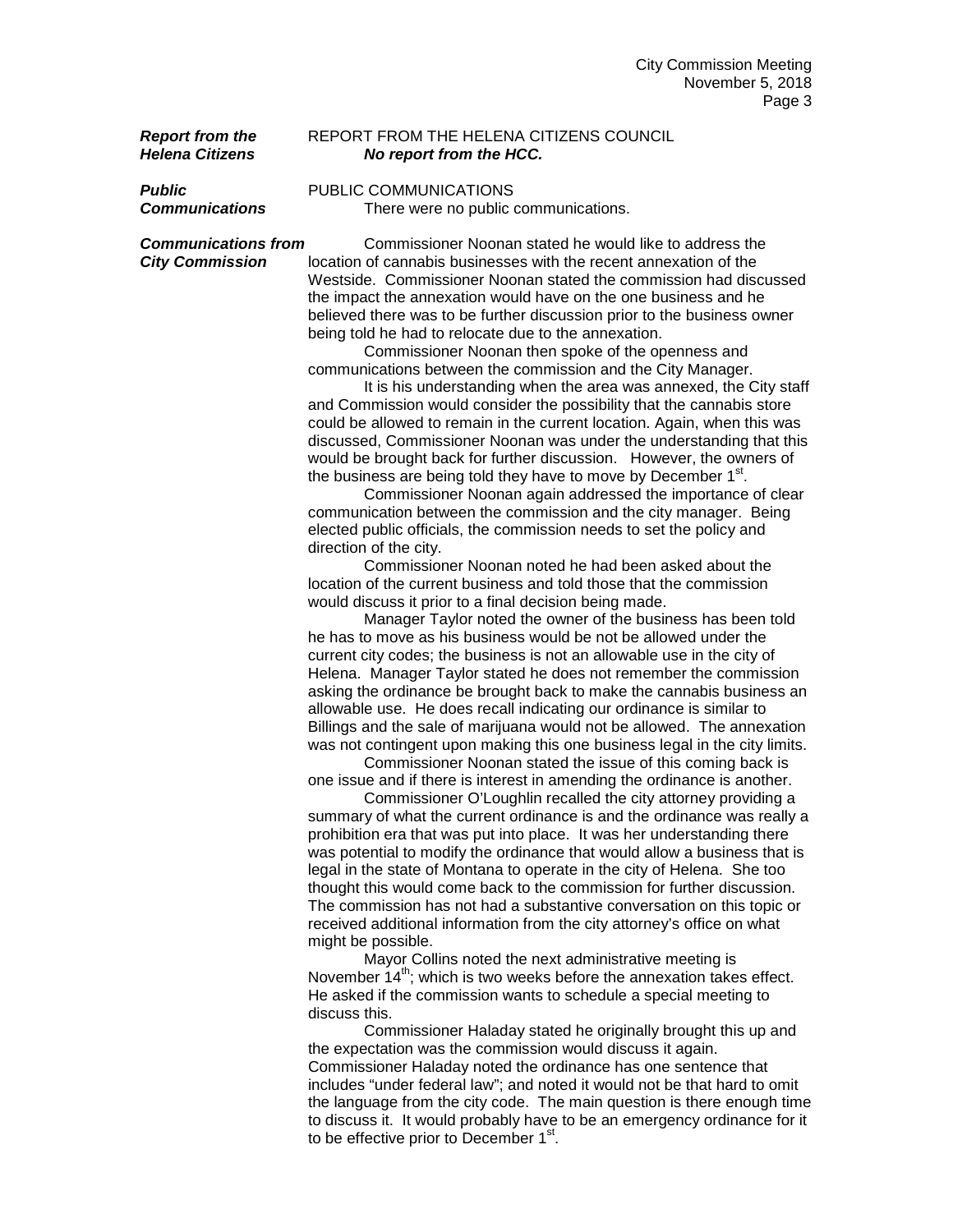Manager Taylor noted if there is consensus to amend the ordinance, staff will figure out how to move forward. The change will be effective city wide and not just grandfather the one business in. If it was the commission's expectation that he was to bring it back prior to December 1 that was not his understanding.

Commissioner Noonan stated he is not asking for approval to amend the ordinance, what he is asking is to have the discussion. If the answer is there is not time, is there a way to postpone a decision on this until the commission has had the time to discuss it.

Manager Taylor asked what decision needs to be postponed, if it is the annexation, the commission would have to move to reconsider their action on the annexation.

Commissioner Haladay stated it is his understanding upon annexation, the city would notify the business owner they cannot get a city business license and would have to cease and desist the business. Manager Taylor noted that is the communication staff has had with both the property owner and business owner.

Commissioner Haladay asked if there is a way to bring in a business contingent upon obtaining a business license. It is important for the commission to have the discussion.

Deputy City Attorney O'Connor stated she is not sure of a way to delay the enforcement action; staff can look into it and see if there has been any precedent for any non-forming uses coming into the city. She does not recall any situations. Attorney O'Connor cautioned the commission if you delay enforcement of a city ordinance, you could potentially lose the ability to enforce against a businesses at a later date. She referred to a case in Billings where there was an error and a marijuana business was allowed to operate in the city and was issued a business license; once the error was discovered, the city tried to revoke the business license and the lawsuit claimed they could no longer do so because they granted the ability to operate the business. Again if you delay enforcement the city could be challenged on the enforcement action. She will look into what could be done to delay the enforcement.

Attorney O'Connor stated an emergency ordinance is only applied of health and safety situations. Staff will look into it and report back to the commission.

Commissioner Noonan suggested this come back to the commission at the November  $14<sup>th</sup>$  administrative meeting. One aspect was to create a special zone for this area.

Manager Taylor stated staff will research all options and report back to the commission. Commissioner Noonan appreciates having the discussion tonight.

*Meetings of Interest* MEETINGS OF INTEREST

City Manager Interviews – November 10, 2018 – 8:45 a.m. – 5:30 p.m. - Room 326, City-County Building

City Manager Interviews – November 11, 2018 – 8:45 a.m. – 11:30 a.m. - Room 326, City-County Building

Administrative Meeting is scheduled for November 14, 2018, and the next City Commission Meeting is November 19, 2018.

A**djournment** There being no further business to come before the City Commission, the meeting was adjourned at 6:50 p.m.